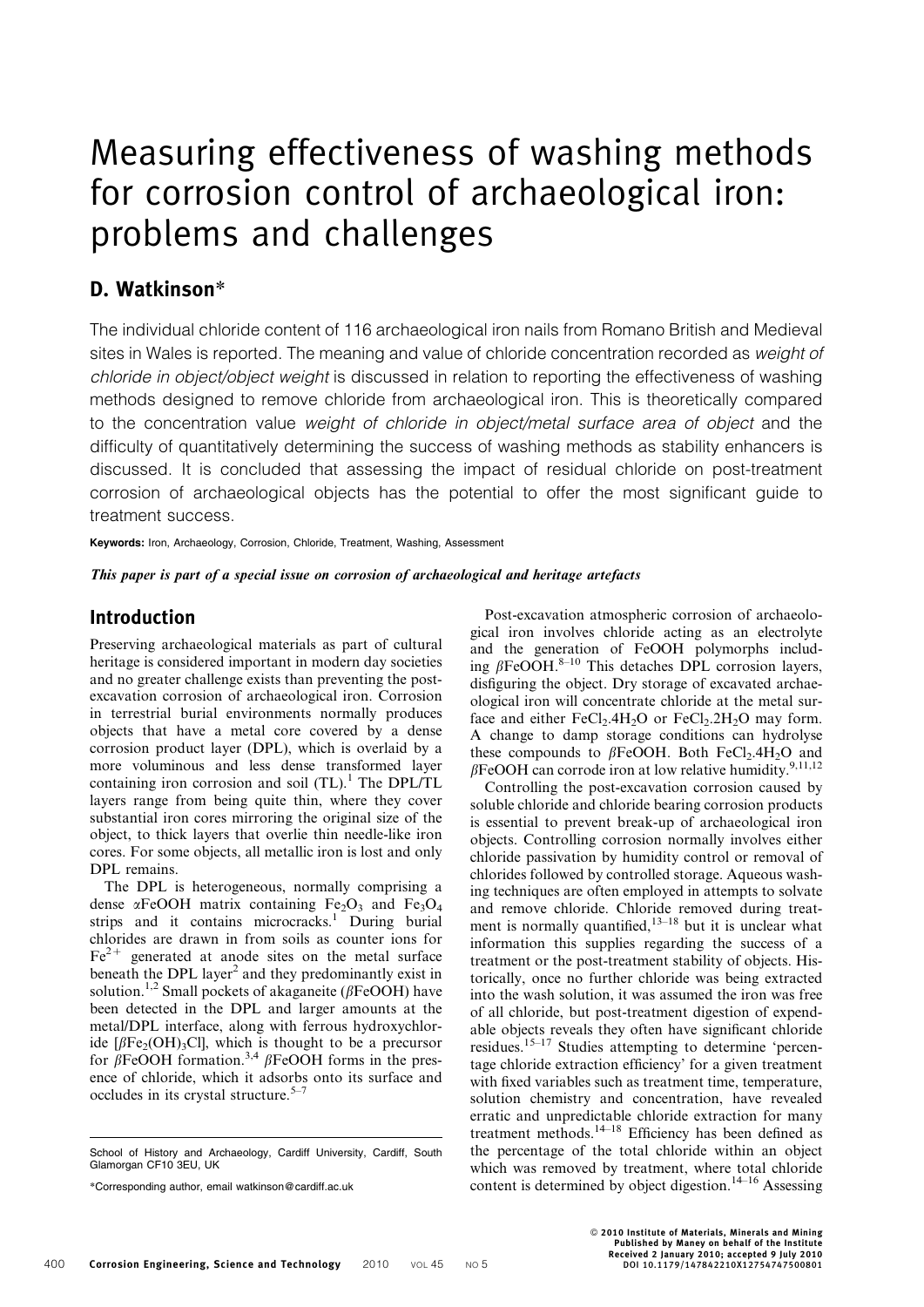Chloride content versus Object weight (g)



1 Chloride content of 116 archaeological iron objects from four sites

treatment success rarely focused on the quantity of chloride remaining in objects and its potential significance for object stability.

This paper discusses some of the challenges associated with quantifying treatment efficiency for washing methods and the impact of treatments on the corrosion rate of objects by:

- (i) reporting the chloride content of 116 archaeological iron objects from terrestrial sites
- (ii) examining the relationship between the chloride content of terrestrial archaeological iron, its weight and its surface area
- (iii) discussing chloride chemistry in objects and its relevance to chloride extraction
- (iv) considering how measuring chloride extracted by treatment contributes to assessing treatment success.

## Experimental method

The chloride content of 116 archaeological iron objects that had undergone washing treatments<sup>16,17,19</sup> was determined. They all retained metal cores as determined by Xradiography and were from Welsh archaeological sites. They had been stored in uncontrolled storage environments for several years. Cardiff (70 objects), Newport (23 objects) and Cosmeston (15 objects) are medieval sites and Biglis (8 objects) is Romano British. Cardiff and Swansea objects had been treated individually by a range of aqueous chloride extraction methods (Table 1) reported elsewhere.16,17 Biglis and Cosmeston had been treated in various sequences by alkaline sulphite, boiling deionised water, Soxhlet (aq.) and pressurised steam.<sup>19</sup> Posttreatment, each object was placed in  $5M HNO<sub>3</sub>$  in a watch glass covered beaker and heated on a water bath

Table 1 Treatment procedures for archaeological iron\*

daily (not overnight) for up to 3 weeks. Smaller objects digested completely and all corrosion products and some iron core dissolved on the larger objects.

Chloride measurement for neutral aqueous systems was by an EIL 7065 specific ion meter  $(\pm 1 \text{ mV})$  using 10 mL samples buffered  $1:10$  with  $0.5M$   $HN<sub>4</sub>CH<sub>3</sub>COO/$ CH3COOH. The meter was calibrated with five standard solutions at half day intervals. Modification of this method for different treatments involved preparing the sample according to the treatment procedure used:

- (i) Digestion Cardiff and Swansea: neutralise drop-wise with 0?5M NaOH and wash precipitate free of any chloride into neutralised solution
- (ii)  $NaOH/Na<sub>2</sub>SO<sub>3</sub>$ : neutralise drop-wise 5M H2SO4, heat daily on water bath in a covered beaker for 3 days
- (iii) NaOH: neutralise drop-wise 5M  $H_2SO_4$
- (iv)  $NaSO<sub>3</sub>$ : heat daily on water bath in a covered beaker for 3 days
- (v) Digestion Biglis and Cosmeston:  $2M HNO<sub>3</sub>$  $Fe<sup>2+</sup>$  removal in ion exchange column, neutralisation with 2M NaOH.

All methods were tested using known amounts of chloride to establish their reproducibility and the precipitate formed in (i) was digested post-washing and shown to be chloride free.<sup>17</sup> Calculation determined the amount of; chloride removed by treatment; post-treatment residual chloride; total chloride content of each object.

## Results

The weight and total chloride content of the 116 archeological iron objects is shown in Fig. 1, with details of objects weighing less than 16 g in Fig. 2.

| Treatment                                                                          | Time, days           |
|------------------------------------------------------------------------------------|----------------------|
| 0.5M NaOH/Na <sub>2</sub> SO <sub>3</sub> : RT sealed PE container                 | 60                   |
| 0.5M NaOH deoxygenated: RT in open container in larger box purged with nitrogen    | 60                   |
| Aqueous Soxhlet wash deoxygenated: purged with nitrogen 75–90°C                    | 60–48 cycles per day |
| Aqueous wash deoxygenated: RT in open container in larger box purged with nitrogen | 60                   |
| $0.5M$ Na <sub>2</sub> SO <sub>3</sub> : RT                                        | 60                   |
| 0.5M NaOH: RT                                                                      | 60                   |
| Aqueous wash: RT static                                                            | 60                   |
| Soxhlet wash open to atmosphere                                                    | 60                   |

\*RT: room temperature.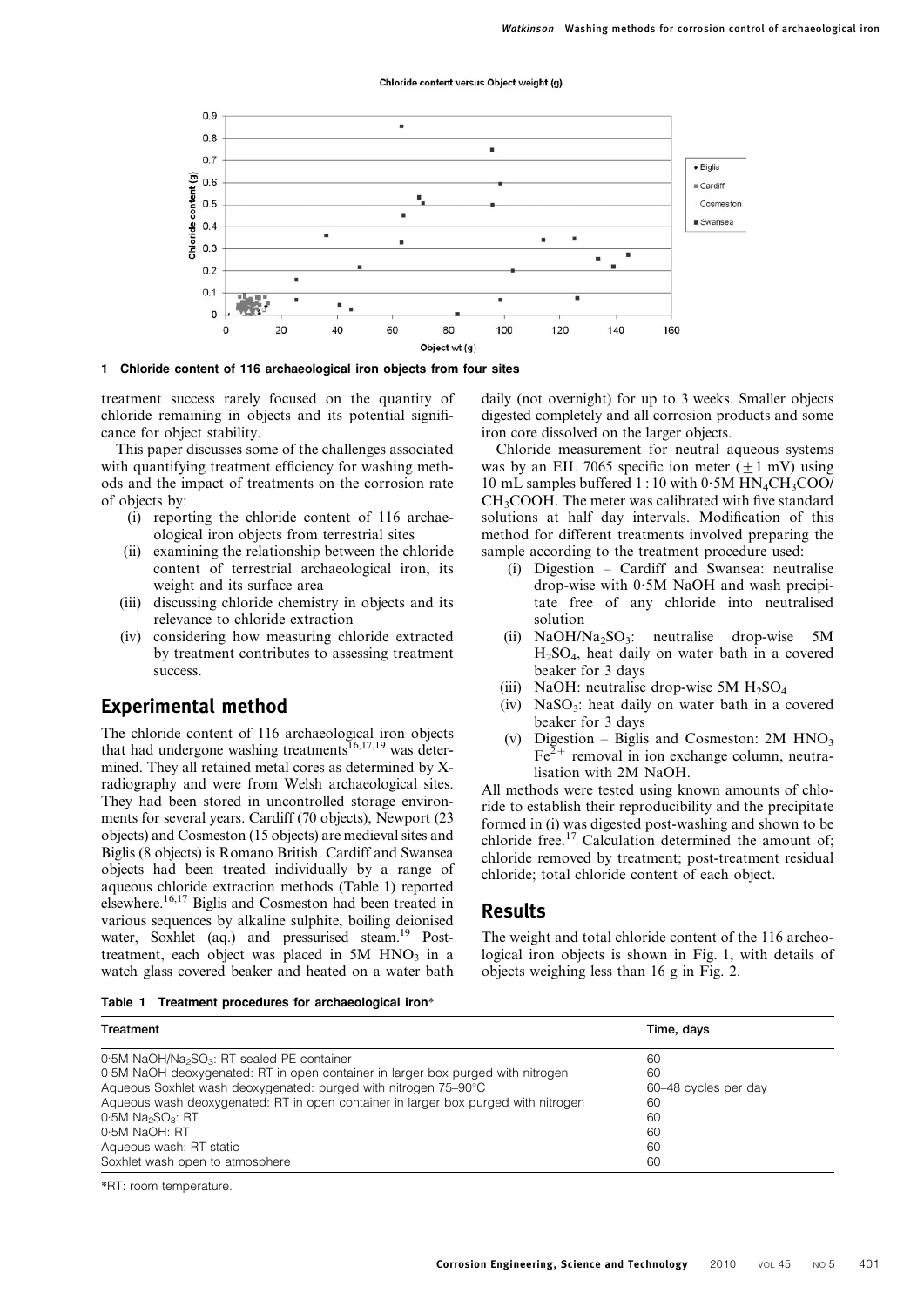

Iron objects <16g

2 Chloride content of 92 archaeological iron objects from Cardiff, Biglis and Cosmeston weight <16 g

The weight of chloride in each object appears to be unpredictable and generally unrelated to object weight (Figs. 1 and 2). All objects  $>16$  g are from the Swansea site, while objects  $\leq 16$  g are from Cardiff, Biglis and Cosmeston. For Biglis and Cosmeston it appears that increasing object weight produces increased chloride content. However, there are too few objects to statistically investigate this apparent trend and neither Swansea nor Cardiff sites produce the same trend for much bigger object populations (Fig. 2). Also, objects of a similar weight from the same site can have greatly differing chloride content (Swansea and Cardiff sites, Figs. 1 and 2). The ceiling content of chloride in objects from Cosmeston and Biglis is lower than that for Cardiff, yet their objects lie within the same weight range as the Cardiff objects (Figs. 1 and 2). As expected the largest amount of chloride is contained in the heaviest objects, yet heavy objects can also contain small amounts of chloride similar to many lighter objects.

Detailed examination shows a 95?6 g iron object contains  $0.747$  g of chloride, but a 98.6 g object contains  $10 \times$  less chloride (0.068 g). Similarly, a 6.9 g object contains  $0.091$  g of chloride and a  $6.8$  g object contains  $11 \times$  less chloride (0.008 g). The maximum chloride content is a remarkable  $268 \times$  the minimum for objects  $>16$  g and 60  $\times$  for samples <16 g (Figs. 1 and 2). All objects  $\leq 16$  g in weight contain less than 0.1 g of chloride and, while objects  $>16$  g contained up to 0.85 g of chloride, 7 of the 23 objects  $>16$  g fall within the same chloride weight range as samples below 16 g.

## **Discussion**

#### Chloride content of iron objects

Figures 1 and 2 examine chloride content as a weight value, but chloride associated with archaeological iron is mostly reported as the concentration value; weight of chloride in object/weight of object. Plotting this chloride concentration (ppm) for each of the 116 objects against their weight shows how concentration varies with weight of object (Fig. 3). Using a chloride concentration value apparently allows comparison between objects, as lighter objects containing less chloride than heavier objects can have similar chloride concentrations. The

chloride concentrations within objects appear to cover a similar range irrespective of object weight; some lighter objects have the highest chloride concentrations, while some heavier objects have the lowest. Comparing sites, Biglis and Cosmeston objects contain lower concentrations of chloride, while objects from the Cardiff and Swansea sites contain similar chloride concentrations that extend over a very wide range of values.

It might be thought that a measure of object stability would be to compare chloride concentrations within objects, using the premise that there will be more free chloride to act as an electrolyte in objects containing high chloride concentrations, irrespective of their weight. This comparison ignores the surface area of metal available for corrosion and thus the concentration of chloride at the metal surface. Calculating chloride concentration per unit surface area of metallic iron is likely to offer better insight into corrosion rate and object stability because theory, measurement and observation suggest that most chloride is held at the metal surface.<sup>4,9,10</sup> This is often localised as chloride nests<sup>4</sup> and their activation in the atmosphere causes objects to break up. For iron objects of the same weight in similar environments, flat thin objects will offer a larger surface area for corrosion to draw in chloride ions, as compared to compact rectangular or cylindrical shaped objects. Consequently, flat objects might be expected to contain more chloride in relation to their weight, mineralise more quickly and potentially disappear entirely in burial contexts when compared to the more compact object morphologies. Unfortunately, calculating the metal surface area on archaeological iron is unrealistic, as it is hidden beneath the DPL and is not flat surface. Only computed tomography with texture analysis can venture to examine this surface without destroying the object by removing all its information retaining corrosion layers. However, experimental studies that link object stability, metal surface area and post-treatment chloride content, could offer useful insight into treatment effectiveness.

A theoretical study of the influence of surface area can be considered. All objects from the sites examined here are either complete nails or nail fragments with roughly generic shapes, being forged from iron bloom to form wrought iron of density  $\sim$  7.86 g cm<sup>-3</sup> at 20°C. This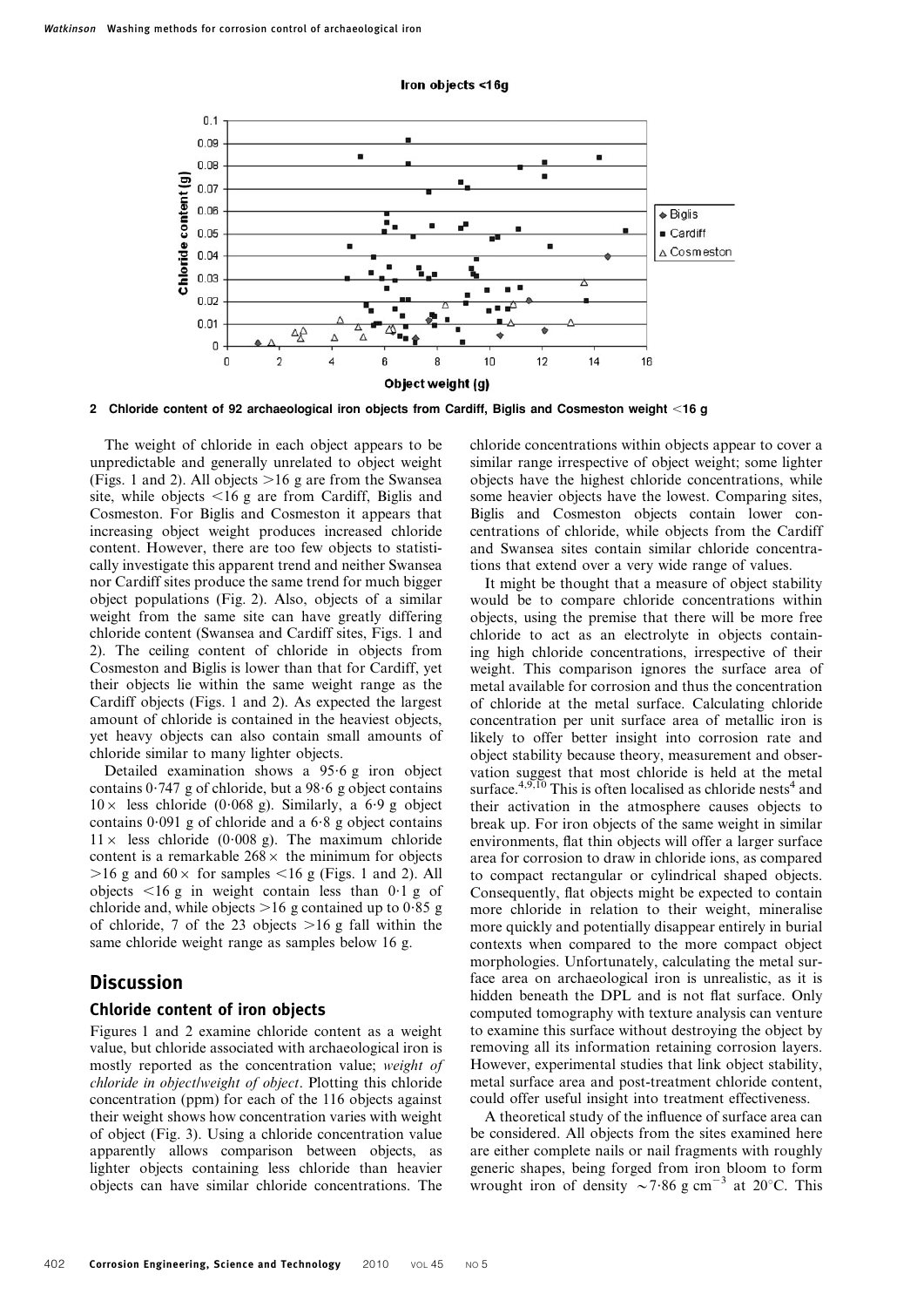



3 Chloride in object (ppm) recorded as weight of chloride in object/weight of object plotted against weight of object

commonality of shape can be used to consider how surface areas vary as a function of weight and how this may influence concentration measurements. For 10 cm long wrought iron bars of varied square cross-section (Table 2), lighter bars offer a larger surface area on which corrosion can occur relative to their weight (Fig. 4). Potentially, with all other factors being equal, they can theoretically pull in more chloride counter ions as a function of their weight. This means that lighter objects could show high concentrations of chloride using weight chloride in object/weight object as a concentration determinant. Figure 3 reveals that some of the lightest objects have high chloride concentrations.

Contrary to the expectation of conservators who are responsible for treatment and preservation of archaeological iron, the concentration value weight of chloride in *object/weight object* may not allow comparisons between object stability on the pretext that similar concentrations of chloride indicate similar object stability. Furthermore, no studies have quantitatively linked ppm chloride to object stability in any comparative manner. Theoretically comparing objects of similar generic shape with the same ppm chloride concentration but with differing weights, offers insight into what information weight of chloride in object/weight object can provide about object stability. In Table 3 objects of similar morphological shape cited in Table 2 are considered to contain 1000 ppm chloride, calculated as weight chloride in object/weight object and their total chloride content is calculated and then related to their surface area.

For this given generic shape, heavier objects have much higher concentrations of chloride per unit surface

Table 2 Surface area, volume and weight of 10 cm bars of wrought iron of differing square cross-sections

| Cross-section:<br>side of square, cm | Volume,<br>cm <sup>3</sup> | Surface<br>area, cm <sup>2</sup> | Weight,<br>g |  |
|--------------------------------------|----------------------------|----------------------------------|--------------|--|
| 0.25                                 | 0.625                      | 10.130                           | 4.910        |  |
| 0.50                                 | 2.500                      | 21                               | 19.65        |  |
| 0.75                                 | 5.625                      | 31.250                           | 44.125       |  |
| 1.00                                 | 10                         | 42                               | 78.6         |  |
| 1.5                                  | 25.50                      | 65.06                            | 200.6        |  |
| 2.0                                  | 40                         | 88                               | 314.4        |  |

area than lighter objects, yet their chloride concentration measured as weight of chloride in objectlweight of object is the same. Since the heavier objects contain higher concentrations of chloride per unit area of metal surface they might be expected corrode more rapidly and lose shape faster than those containing lower concentrations.

Comparing chloride concentrations in objects as a function of object weight may not provide a relative comparison of stability, but it does offer a crude scale of stability for each object; low chloride concentrations are likely to mean increased object stability. This theoretical comparison between surface areas is undeveloped, as the localisation of chloride in pits and other factors need to be considered to produce a more advanced model. Also, even if small objects corrode more slowly, their localised loss of DPL may soon destroy their shape, whereas large objects may be able to accept some local DPL loss and retain their archaeological value for longer periods. Neither does the model consider the form of chloride present. Also, archaeological objects beginning life with similar generic shapes may be reduced to thin metal cores overlaid by thick DPL layers, which may contribute either significantly or negligibly to object weight according to the object size. Clearly, using the ratio weight of chloride/weight of object as a comparator of object stability and treatment success is limited.

#### Chloride form

Corrosion of archaeological iron is not only influenced by chloride quantity and object morphology, but also by chloride form within the object, as soluble chloride acts as an electrolyte.  $\beta$ FeOOH can corrode iron via its readily soluble surface adsorbed chloride<sup>2,11,12</sup> and some of the chloride from within its crystal structure can be solvated to be available for corrosion processes.<sup>6</sup> While not all the chloride from within  $\beta$ FeOOH can be removed by washing,<sup>6,7</sup> it appears that washing either dramatically reduces or stops its ability to corrode iron.<sup>11,12</sup> Therefore, objects containing similar amounts of chloride, but in differing forms can be expected to corrode at differing rates. No quantified comparisons exist between the corrosivity of soluble chloride and similar amounts of chloride associated with  $\beta$ FeOOH, but an object containing most of its chloride as  $\beta$ FeOOH might reasonably be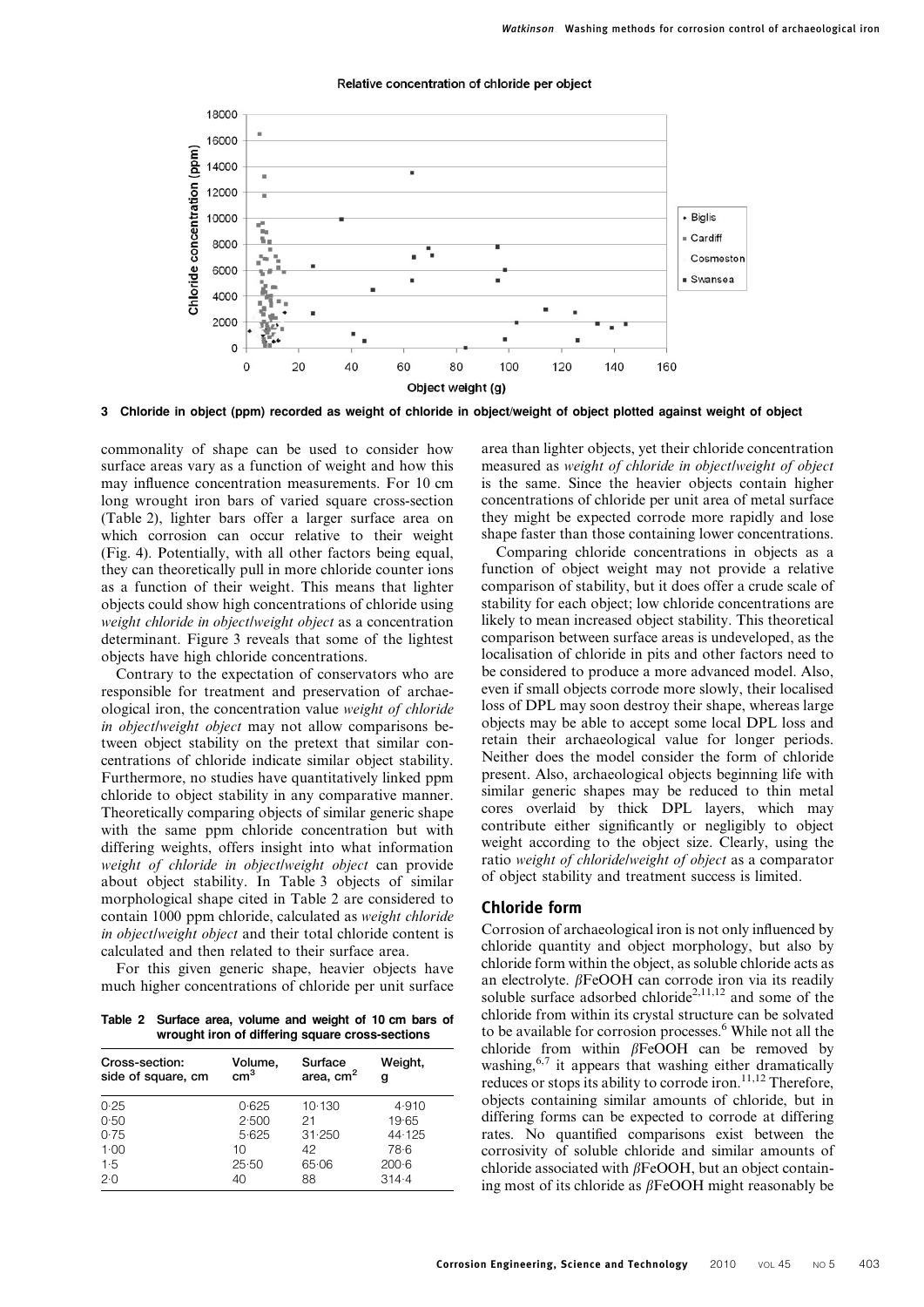

Weight of object versus surface area

4 Object weight versus object surface area for 10 cm long wrought iron bars with various square cross sections

expected to corrode less quickly than an object containing its chloride entirely in soluble forms, as not all the chloride in  $\beta$ FeOOH is available for corrosion processes.

Paradoxically, although it seems retention of chloride as  $\beta$ FeOOH reflects greater object stability, when compared to objects with chloride in soluble forms, this is not the case when considering the survival of the object as an archaeological record. The driver for controlling the quantity of  $\beta$ FeOOH present on archaeological iron will be the amount of post-excavation corrosion. The quantities of chloride and  $Fe^{2+}$  ions present will influence  $\beta$ FeOOH formation. While sufficiently high concentrations of chloride are required to form  $\beta$ FeOOH, low concentrations of Fe<sup>2+</sup> favour the formation of  $\alpha$ FeOOH and  $\gamma$ FeOOH even in the presence of high chloride levels.<sup>20</sup> Removing some of the soluble chloride from the corrosion process by 'locking it' into the structure of newly formed  $\beta$ FeOOH requires iron corrosion to generate Fe<sup>2+</sup> to form the  $\beta$ FeOOH. This iron dissolution weakens the integrity of bonding at the DPL/Fe interface and the resulting  $\beta$ FeOOH growth creates physical pressure on the DPL, destroying the physical integrity of objects which nullifies their heritage value. In light of this destruction, discussing form and relative amount of chloride compounds present on objects may appear irrelevant, but it is relevant to determining the effectiveness of washing methods for increasing the stability of iron.

#### Assessing treatment success

#### Chloride quantity and treatment effectiveness

When treating archaeological iron objects using washing methods the chloride content of individual objects is

unknown both before and after treatment. Clearly objects are not normally dissolved post-treatment to determine their chloride content and there is no knowledge of how much chloride is removed from a single object since cost, time and object numbers normally dictate that iron small finds are treated in batches, although large objects are treated individually. Knowing collectively the amount of chloride removed from 300 objects does not inform whether any single object contained large or small amounts of chloride. Consider all 116 objects in Fig. 1 treated as one single batch; residual chloride will certainly differ dramatically between objects. Additionally, the chloride forms and their relative quantities are unknown before and after treatment, yet chloride form and quantity will influence post-treatment corrosion rate.

Assessments have shown that treatments produce wide ranges of extraction efficiencies, with deoxygenated alkaline systems generally acknowledged as being the most effective (Table 4).<sup>15,16</sup>

What information can the standard conservation practice of measuring chloride removed from objects provide for persons treating objects? First, it can indicate treatment end points by detecting when no further chloride is being extracted. Second, the quantity of chloride removed can offer a guide as to whether there are large or small amounts of soluble chloride in an object or an object batch. It cannot provide information as to how much chloride objects will retain. Applying best and worst treatment efficiencies reported in Table 4 to the range of objects in Fig. 1 reveals that post-treatment chloride concentration in objects

Table 3 Calculated concentration of chloride per unit surface area for iron objects containing 1000 ppm chloride determined by ratio weight of chloride in object/weight of object

| Cross-section:<br>side of square, cm | Surface<br>area, cm <sup>2</sup> | Weight<br>object, q | Weight chloride<br>in object with concentration<br>of 1000 ppm $Cl^-$ , q | Concentration of<br>chloride per unit surface<br>area, (wt-% $CI^-/SA$ ), $\mu q$ |  |
|--------------------------------------|----------------------------------|---------------------|---------------------------------------------------------------------------|-----------------------------------------------------------------------------------|--|
| 0.25                                 | 10.130                           | 4.910               | 0.004910                                                                  | 484                                                                               |  |
| 0.50                                 | 21.0                             | 19.65               | 0.019650                                                                  | 936                                                                               |  |
| 0.75                                 | 31.250                           | 44.125              | 0.044125                                                                  | 1412                                                                              |  |
| 1.00                                 | 42.0                             | 78.60               | 0.078600                                                                  | 1871                                                                              |  |
| 1.5                                  | 65.06                            | 200.60              | 0.200600                                                                  | 3083                                                                              |  |
| 2.0                                  | 88.0                             | 314.40              | 0.314400                                                                  | 3573                                                                              |  |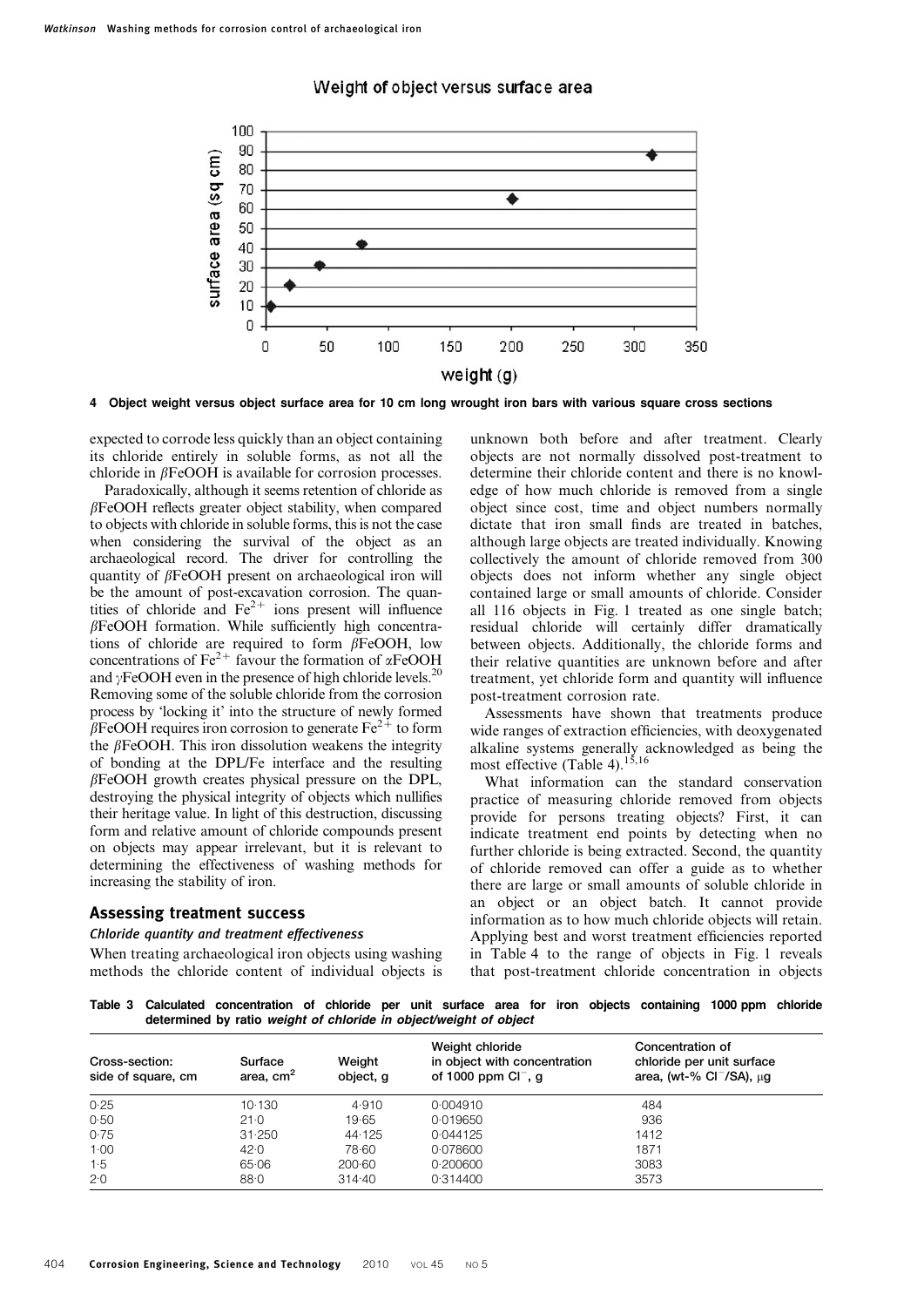| Treatment                                  | Efficiency of chloride extraction as percentage of total chloride in object, % |           |       |             | Number<br>objects |
|--------------------------------------------|--------------------------------------------------------------------------------|-----------|-------|-------------|-------------------|
|                                            | Average                                                                        | Std. dev. | Worst | <b>Best</b> | in sample         |
| 0.5M Na <sub>2</sub> SO <sub>3</sub> /NaOH | 87                                                                             |           | 68    | 95          | 17                |
| 0.5M NaOH - aerated                        | 64                                                                             | 16        | 32    | 87          | 16                |
| Soxhlet - water<br>deaerated nitrogen gas  | 81                                                                             | 12        | 67    | 99          | 10                |
| Water - deaerated static                   | -74                                                                            |           | 62    | 91          | 10                |
| Water – aerated static                     | 34                                                                             | 15        | 12    | 58          | 10                |

Table 4 Reported treatment efficiencies represented as percentage of total chloride in object extracted by treatment<sup>15,16</sup>

can potentially vary significantly. Considering these limitations, it would appear that measuring the effectiveness of treatments is best served, not by applying experimentally determined chloride extraction efficiencies for a given treatment nor by measuring the chloride extracted, but from experimental study of the corrosion capacity of the residual chloride. Variation in residual chloride levels within objects and their individual physical uniqueness and importance as an archaeological record, means that any such assessment should examine the corrosion response of individual objects relative to their post-treatment chloride content. This shifts assessment of treatment success away from the amount of chloride that is removed during treatment, to the amount of chloride remaining in the object and its influence on post-treatment corrosion. To assess this, it is important to consider the form of the chloride before and after treatment.

#### Chloride form and treatment effectiveness

The relative quantities of chloride counter ions,  $\beta$ FeOOH,  $\beta$ Fe<sub>2</sub>(OH)<sub>3</sub>Cl and FeCl<sub>2</sub>4H<sub>2</sub>O will influence how much chloride washing methods remove from archaeological iron. It is unlikely that all soluble chloride counter ions will diffuse out during aqueous washing, due to object morphology and chloride location at the metal surface beneath dense DPL layers. These pockets of soluble chloride will likely offer the greatest post-treatment corrosion threat. Washing  $\beta$ FeOOH in water and alkali will remove its surface adsorbed chloride<sup>6,7,17</sup> which removes its hygroscopicity and prevents it corroding iron.<sup>6,21</sup> Removal of chloride occluded in tunnels within  $\beta$ FeOOH may not be expected to be complete during washing, but it has been shown that simple aqueous washing for 72 h can remove much of the tunnel located chloride from the  $\beta$ FeOOH without transforming it to other corrosion products $6$  and that most chloride lies within the  $\beta$ FeOOH tunnel structure for chloride content below 6 mass-%. Similarly, hot  $(50^{\circ}C)$  and cold deionised water washes lasting 60 h were shown to rapidly remove chloride (41 and 28% respectively) from  $\beta$ FeOOH (4.5 mass-% chloride),<sup>17</sup> although this offers a less complete washing process. Excess  $OH^-$  in solution is reported to remove chloride from tunnels within  $\beta$ FeOOH,<sup>22</sup> which gives alkaline washing systems and advantage over other methods. However, there are many synthesis routes for  $\beta$ FeOOH, which can have several forms that hold differing amounts of chloride. All these factors are likely to influence washing effectiveness.

Although washed  $\beta$ FeOOH should offer no corrosion threat,<sup>12,22</sup> the reported metastability of  $\beta$ FeOOH<sup>13</sup> could release its internal chloride sometime in the future. Even though this metastability is in doubt,  $12$  it would be preferable if washing treatments transformed  $\beta$ FeOOH and released its chloride. While transformation has received limited attention in conservation literature, heated alkaline conditions characteristic of washing treatments have the potential to transform  $\beta$ FeOOH.<sup>5,18,23,24</sup>  $\beta$ FeOOH transformation in KOH at 70°C was influenced by  $OH^-$  concentration producing either  $\alpha$ FeOOH or  $\alpha$ FeOOH and Fe<sub>2</sub>O<sub>3</sub>.<sup>24</sup> A sample of  $\beta$ FeOOH (4.5 mass-% chloride) boiled in deionised water and left to stand for 4 months was found to have transformed to 18%  $\beta$ FeOOH; 14%  $\alpha$ FeOOH; 70% Fe<sub>3</sub>O<sub>4</sub>.<sup>17</sup> Pressurised NaOH treatment produced full transformation of a  $\beta$ FeOOH/ $\alpha$ FeOOH/Fe<sub>3</sub>O<sub>4</sub>/ $\gamma$ FeOOH mix to  $\alpha$ FeOOH,  $Fe<sub>2</sub>O<sub>3</sub>$  and  $Fe<sub>3</sub>O<sub>4</sub><sup>23</sup>$  Boiling with water for six days was found to convert  $\beta$ FeOOH to  $\alpha$ Fe<sub>2</sub>O<sub>3</sub><sup>25</sup> and at room temperature  $\beta$ FeOOH in water slowly transformed to aFeOOH.6 Sodium hydroxide reduced the chloride content of  $\beta$ FeOOH containing 4.5 mass-% chloride to  $0.656$  mass-% suggesting some transformation had occurred.<sup>17</sup>  $\beta$ FeOOH transformation patterns are varied, unpredictable and merit further study to understand the potential of treatments for removing chloride. It is clear that chloride extraction efficiencies (Table 4) must also record corrosion product transformations and these will influence the quantity and form of residual chloride in objects.

#### How stable are treated objects?

Discussion here considered the use and meaning of the ratio weight of chloride in object/weight of object for the experimental study of treatment efficiency and, by extrapolation, treatment effectiveness. Given the erratic nature of chloride extraction (Table 4) and the large differences in chloride content of objects, it is suggested that determining the effectiveness of treatments lies with the response of treated objects to their environments, rather than focusing on the amount of chloride removed from objects. Quantities of chloride remaining in objects will vary greatly making it essential to focus on how these residues influence iron corrosion. By how much do washing methods improve object stability and how does this relate to optimum storage conditions? There are pertinent resource related questions to answer, such as whether storage humidity can be relaxed from the very low percentages required to stop corrosion in the presence of chloride bearing corrosion products, $11,21$ to higher values once objects have been washed. Do washed objects continue to corrode over the same humidity range as unwashed objects, but at slower rates, or is their relative humidity corrosion threshold raised? A more difficult question is how to define object lifespan? The quantity and influence of residual chloride on corrosion, the transformation of  $\beta$ FeOOH, corrosion rates of chloride infested iron and object longevity are currently being investigated at Cardiff University as